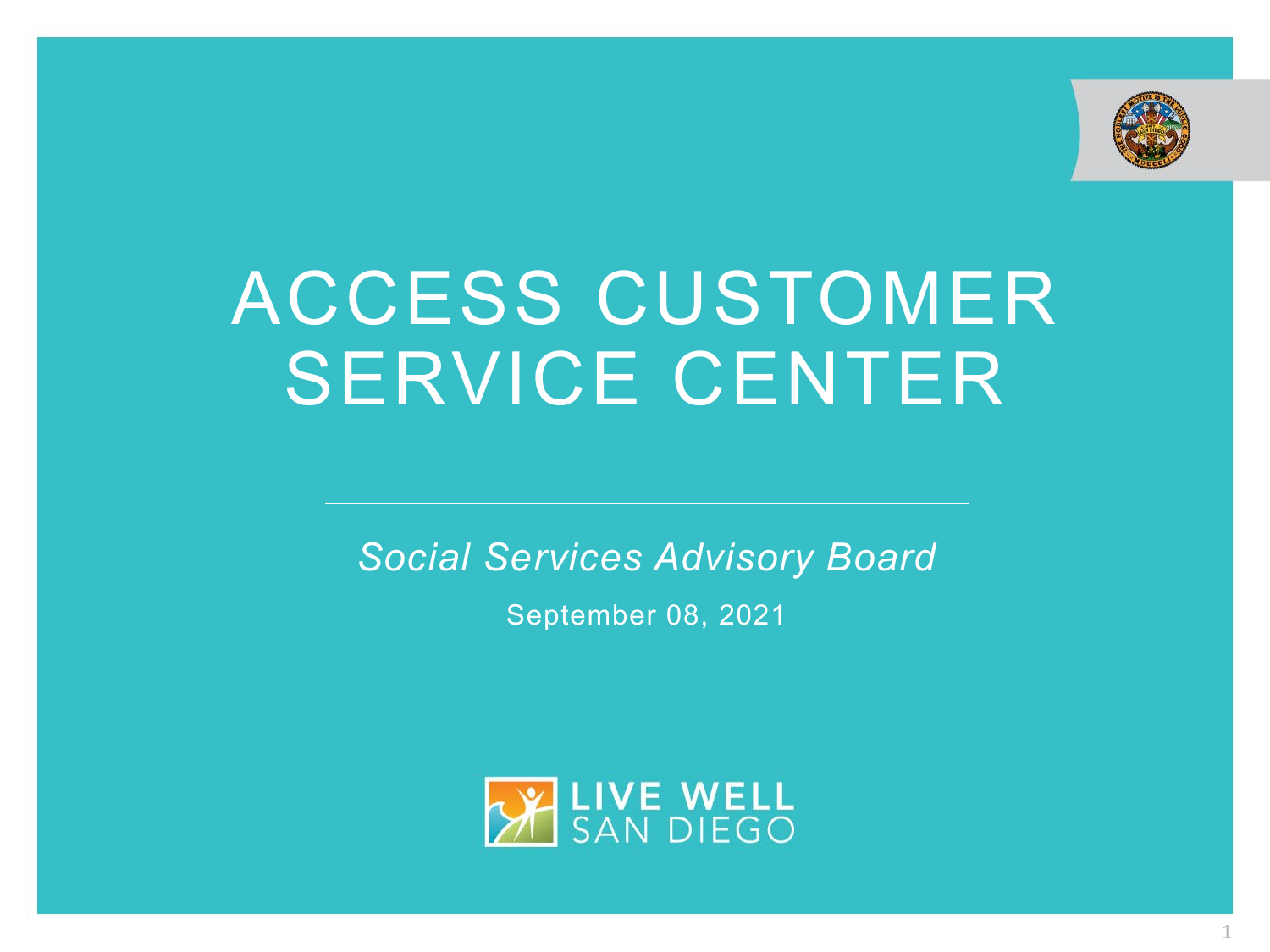

#### IN THE BEGINNING

- A Centralized Call Center was created with a group of Human Services Specialists selected from various Family Resource Centers (FRC) to serve customers and providers with inquiries regarding CalWORKs, Medi-Cal, CalFresh, General Relief and Cash Assistance Program for Immigrants.
- Opened March 30, 2009, with only 14 Human Services Specialists supporting one Family Resource Center.
- Initially had one location.
- Utilized basic onsite call distribution technology.
- No ability to text or call out customers.
- Due to high call volume and lack of call center business practices and staffing resources, calls were throttled to no more than 143 at a time.
- Callers often received busy signal at various times throughout the workday.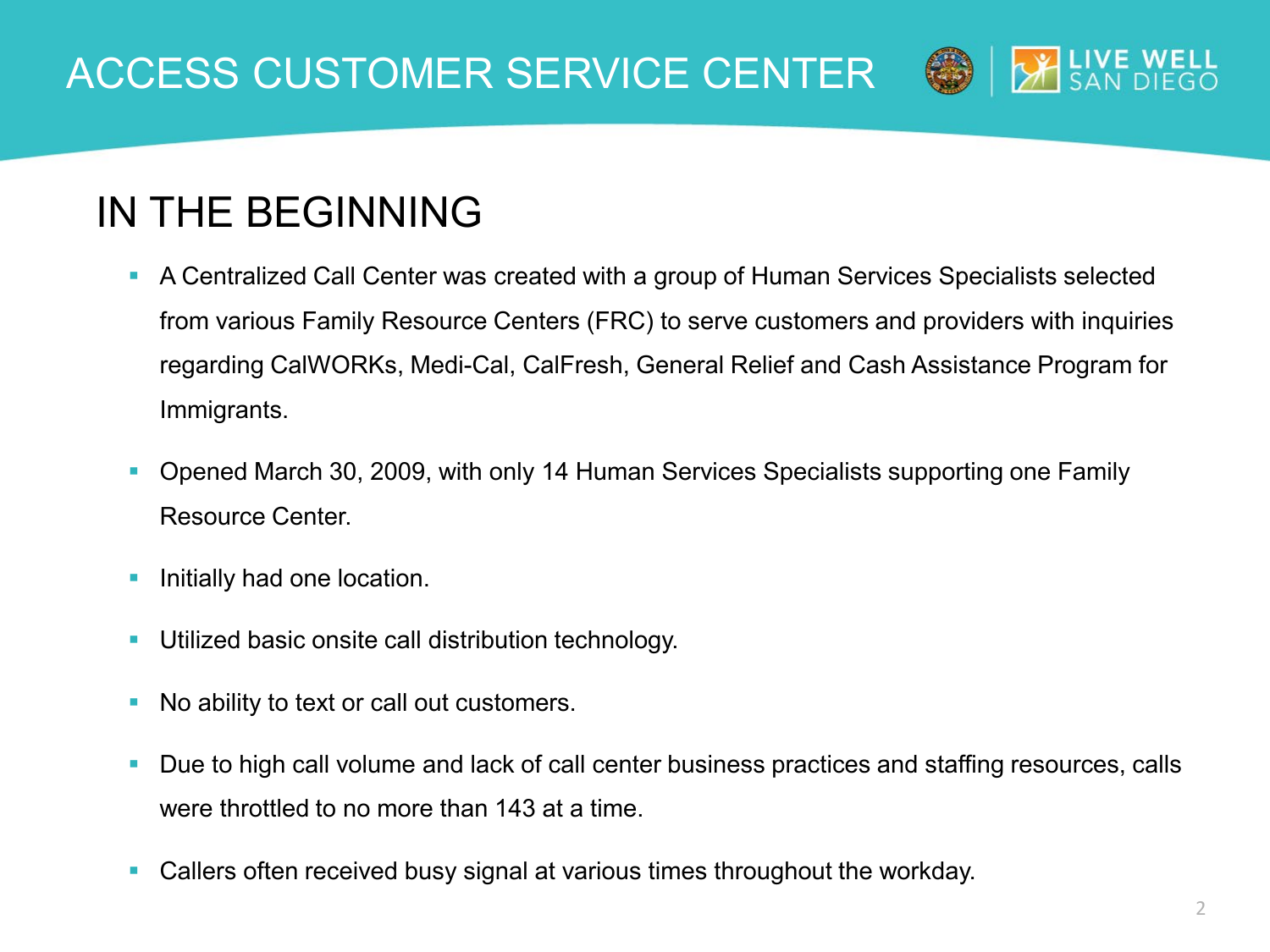#### ACCESS CUSTOMER SERVICE **CENTER**



## TODAY

- Cloud-based technology implemented on December 13, 2019.
- Ability to receive, call out, send text, and automated messages from anywhere. No longer required to be inside a County building.
- $\blacksquare$  350 staff.
- 2 locations.
- **Teleworking.**
- Staff trained as Universal workers to assist customers calling about CalFresh, CalWORKs, Medi-Cal and other Self-Sufficiency programs.
- **Implemented Community Based Organization (CBO) call line for community partners and** advocates.
- **Implemented call center industry business practices in order to deliver world-class customer** service.
- Now send hundreds of thousands of informational notices and reminders via text messages.
- Calls no longer throttled Customers never receive a busy signal.
- Self-Sufficiency Services Access Customer Service Center is on the same cloud-based platform as Child Welfare Services (CWS), Aging and Independence Services (AIS), and 211 for redundancy and disaster preparedness purposes.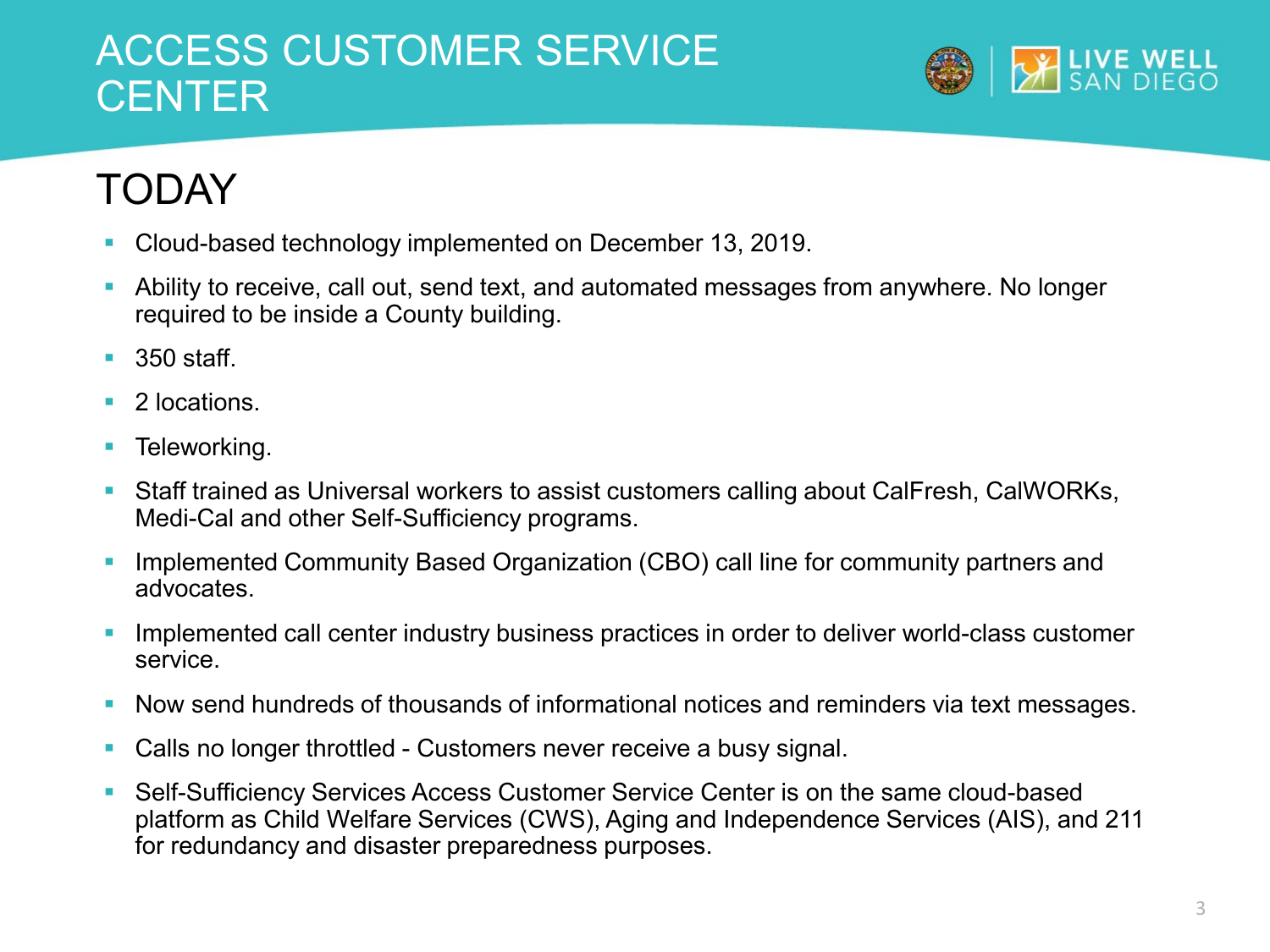

#### CALL CENTER BUSINESS PRACTICES

- **Previously, the Interactive Voice Response (IVR) for Access was over 100 pages in length.** Customers would spend several minutes navigating the complicated service menu.
- Implemented simplified service menu for customers resulting in a customer connecting with a live agent in a much more efficient manner.
- An automated call back option feature is now offered to customers, if they choose, instead of waiting hold.
- **Language options offered English, Spanish, and other languages.**
- **Other languages offered via contracted translation services.**
- Implemented a two-tier call handling system. Tier 1 handles more simple informational questions and case inquiries. Tier 2 handles more complicated eligibility transactions.
- Implemented ability for customer to do Semi-Annual Report (SAR) via Access with voice recording for CalWORKs and CalFresh.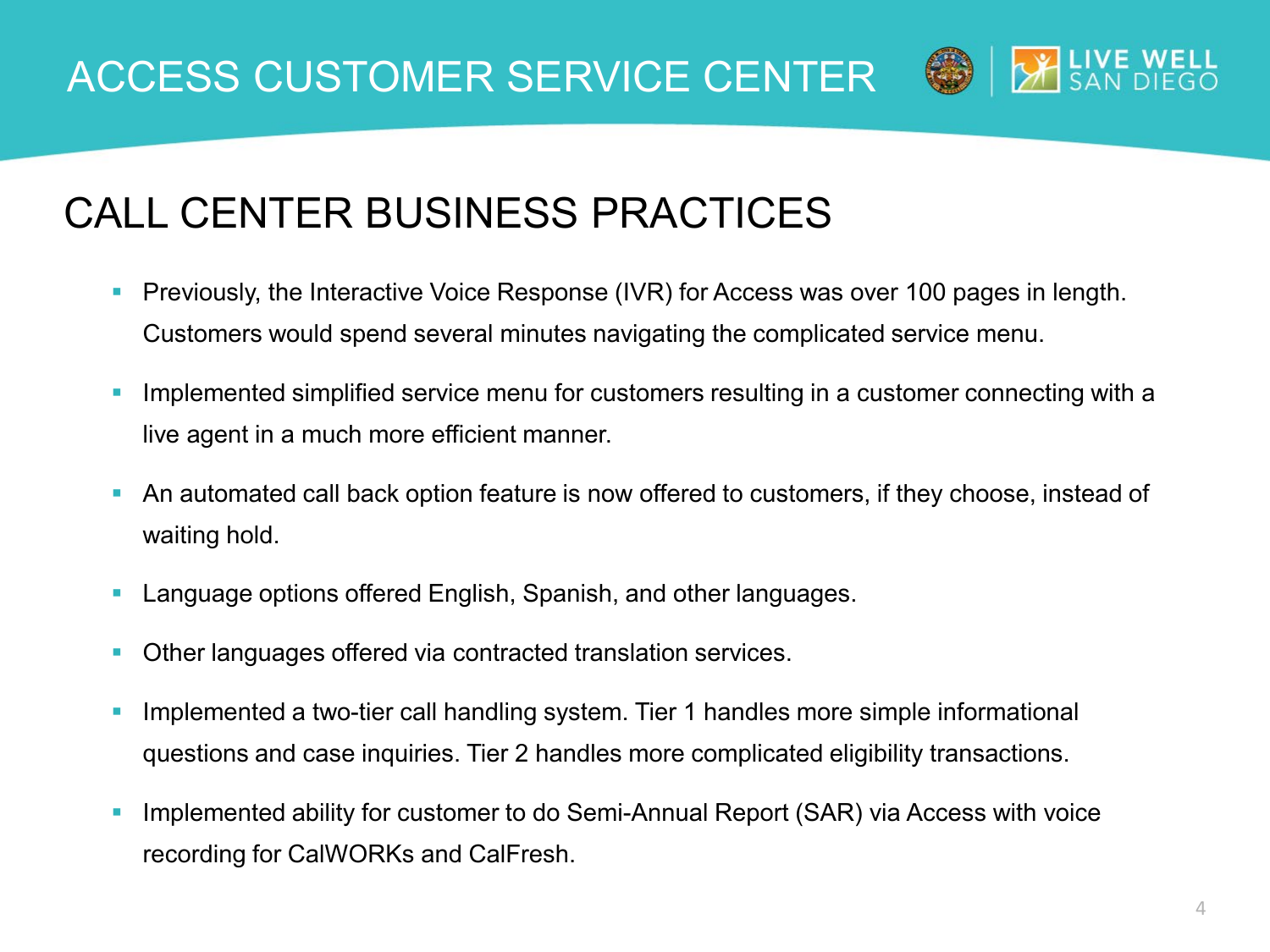

#### FY 2009 - 2021 Access Customer Service Center Historical Performance



\*Average Speed of Answer for July 2021: 0:18 seconds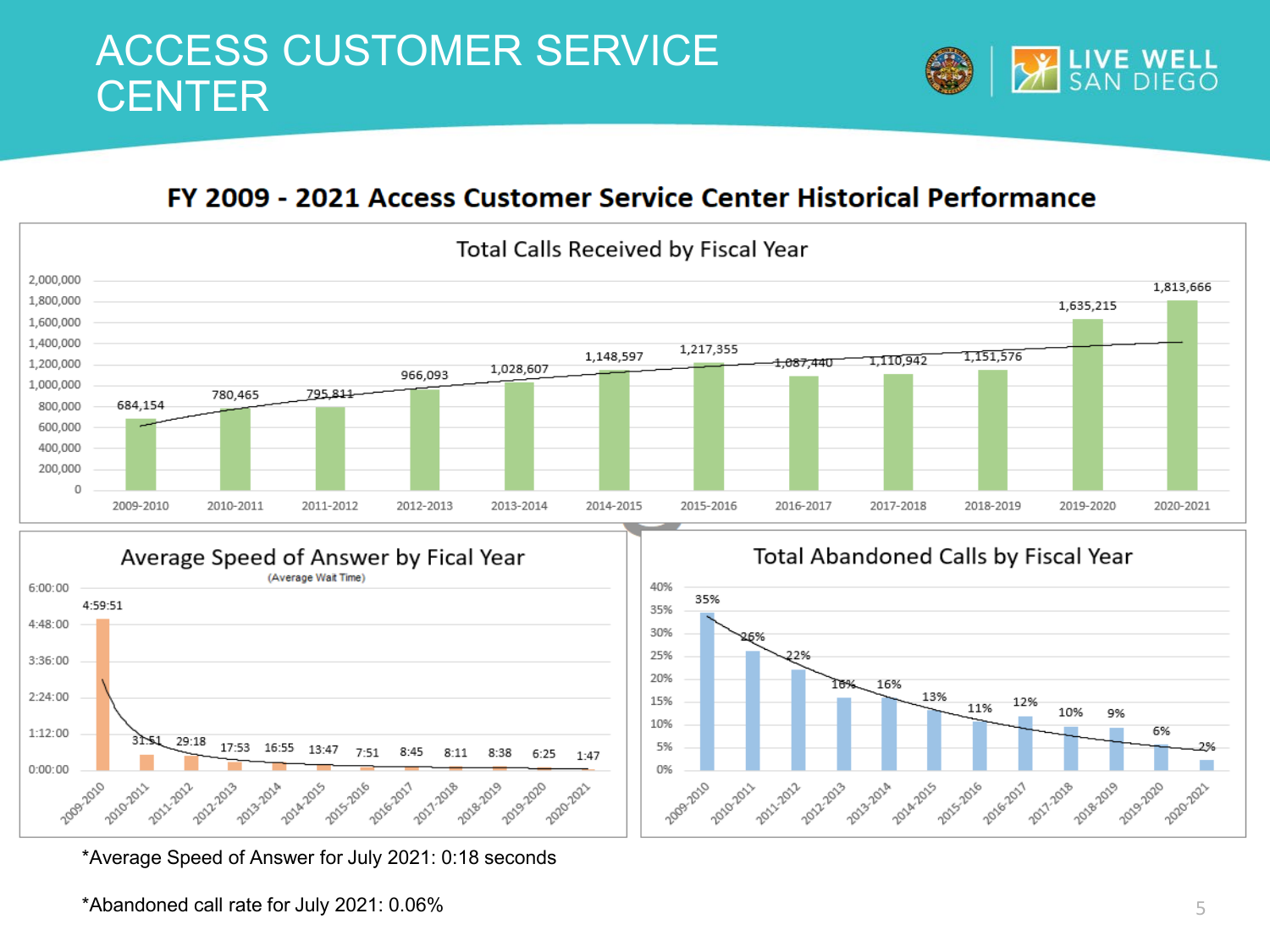#### AWARD WINNING CALL CENTER



SAN DIEGO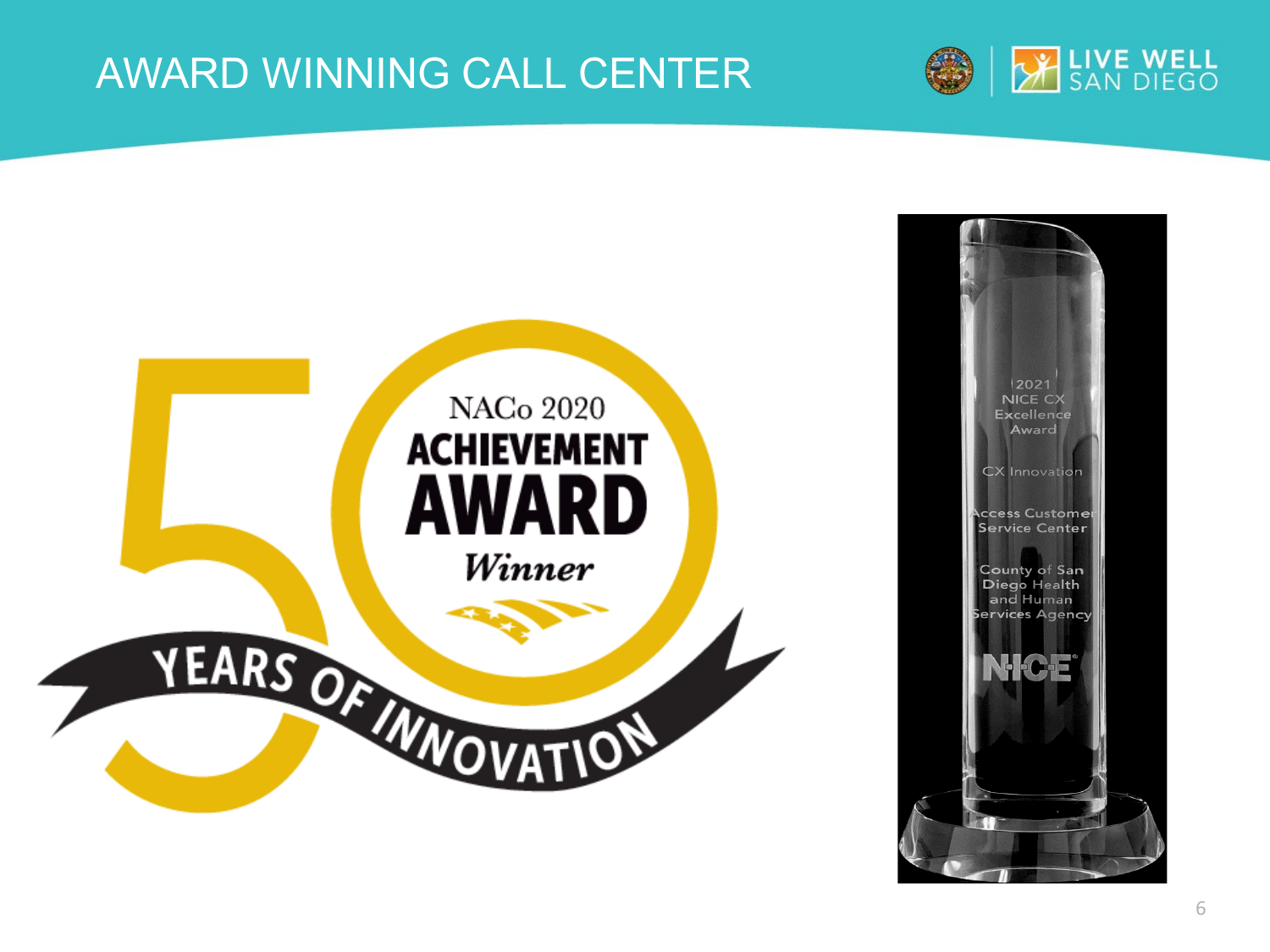#### CLOUD-BASED CALL CENTER



#### COVID-19 RESPONSE

In response to COVID-19, we had multiple options to maintain operations and assist our customers throughout the County of San Diego.

- **Redirecting Resources.**
- **Distributing IT Telework Bundles.**
- **Using Telephonic Recorded Signatures.**
- Added staffing resources to Access in order to enhance a more virtual service delivery model.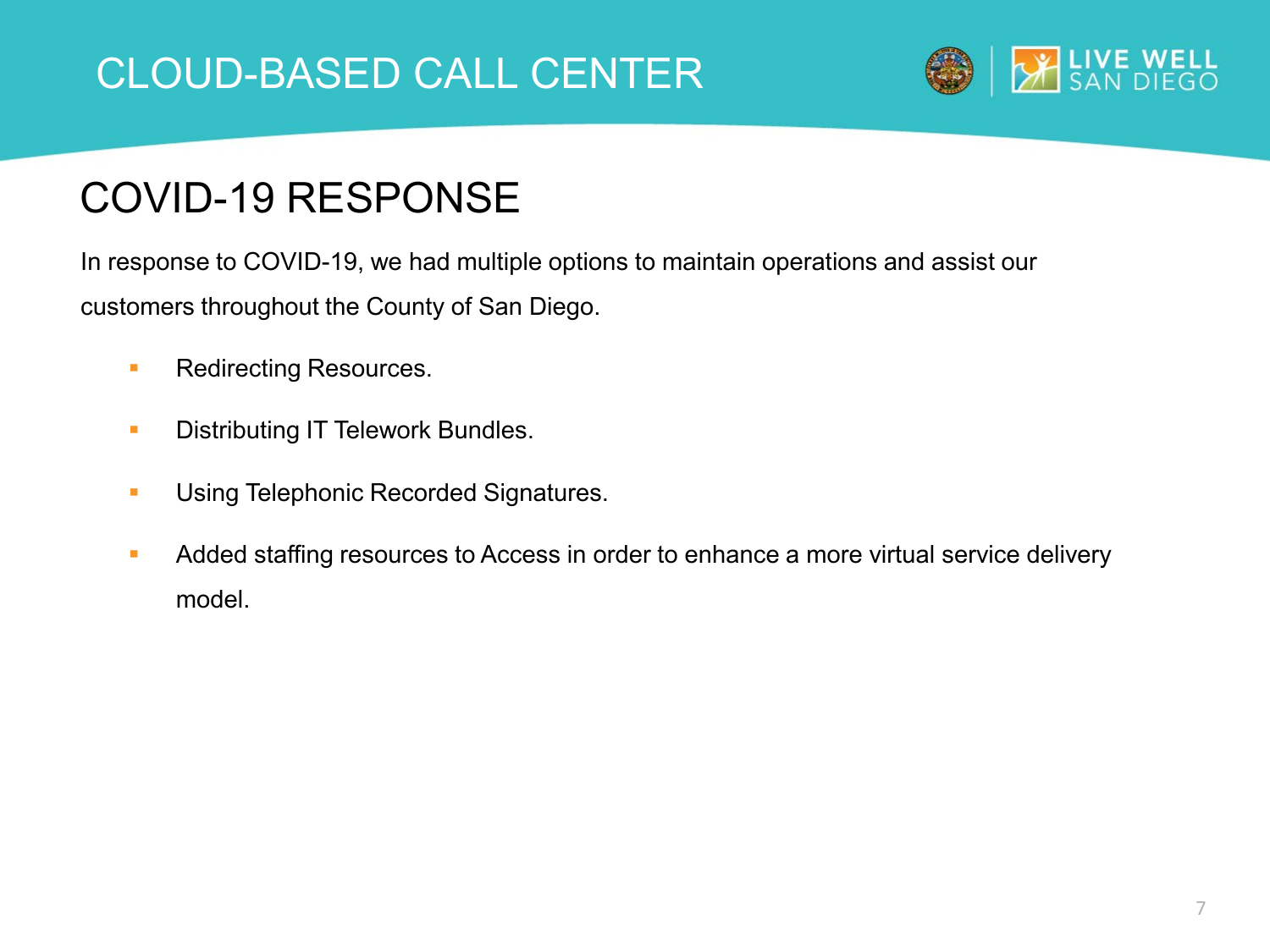#### ACCESS CUSTOMER SERVICE CENTER



### RESCHEDULE LINE

- **Customers now call one phone number: 1-833-246-6948.**
- **Previously 15 separate phone numbers to reschedule intake or renewal appointments.**
- Current Average Speed of Answer is less than 1 minute.
- Average calls received monthly is 1,500-2,000. Pre-COVID, it was over 5,000.
- **Text reminder of new appointment date and time is sent to customer.**
- **Reschedule line is handled by 211 San Diego.**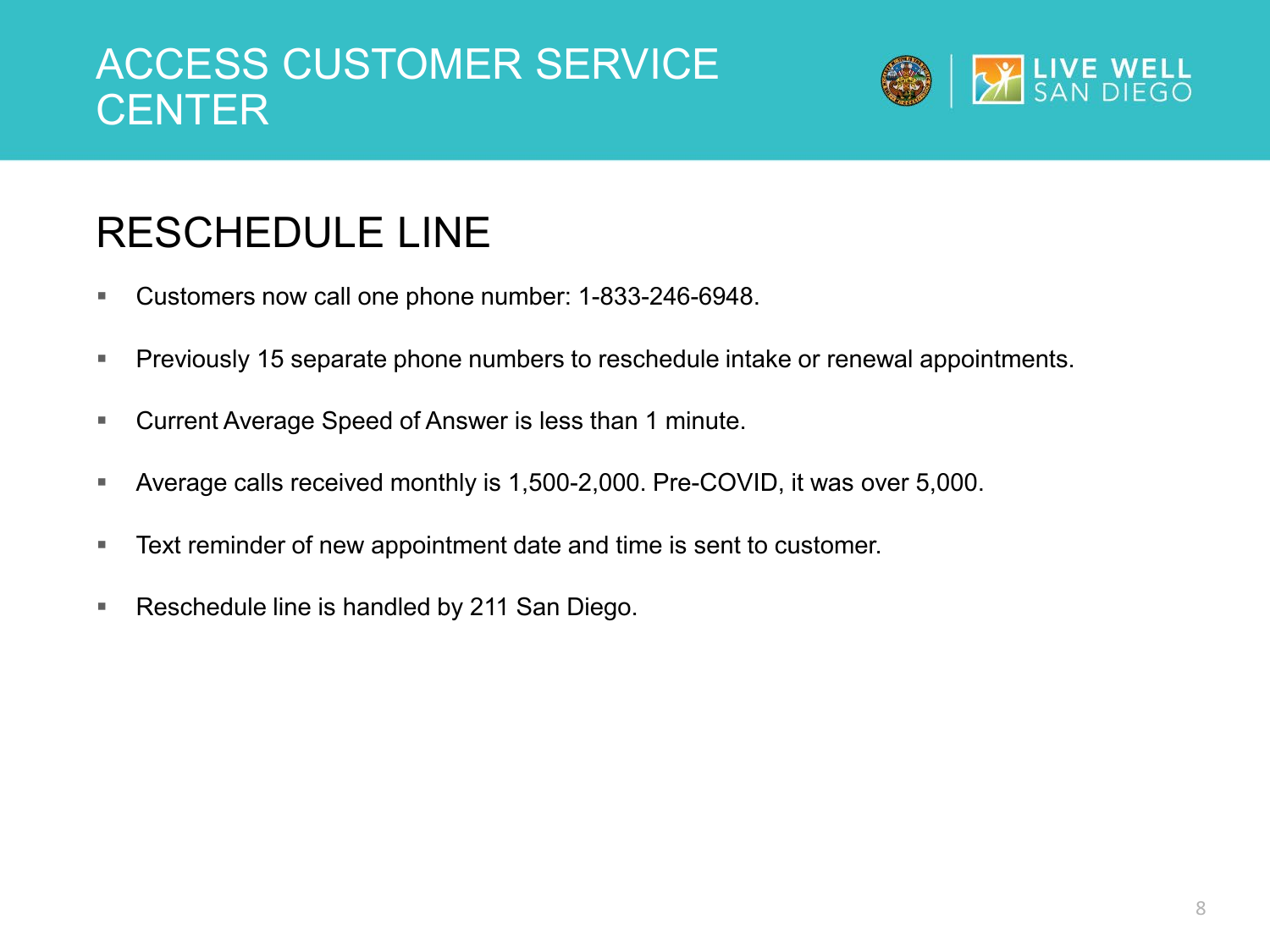

### INTO THE FUTURE…

- **Continue supporting and strengthening relationships with CBOs.**
- Continue improvement of  $1<sup>st</sup>$  call resolution for customers. Current  $1<sup>st</sup>$  call resolution rate is 94%.
- **Continue improving the customer call experience.**
- **Continue improving the call center agent experience Gamification.**
- **Interatively 11 Septem** 1 dentities to the customer service such as Chat, Artificial substitution opportunities to improve customer service such as Chat, Artificial Intelligence (AI), etc.